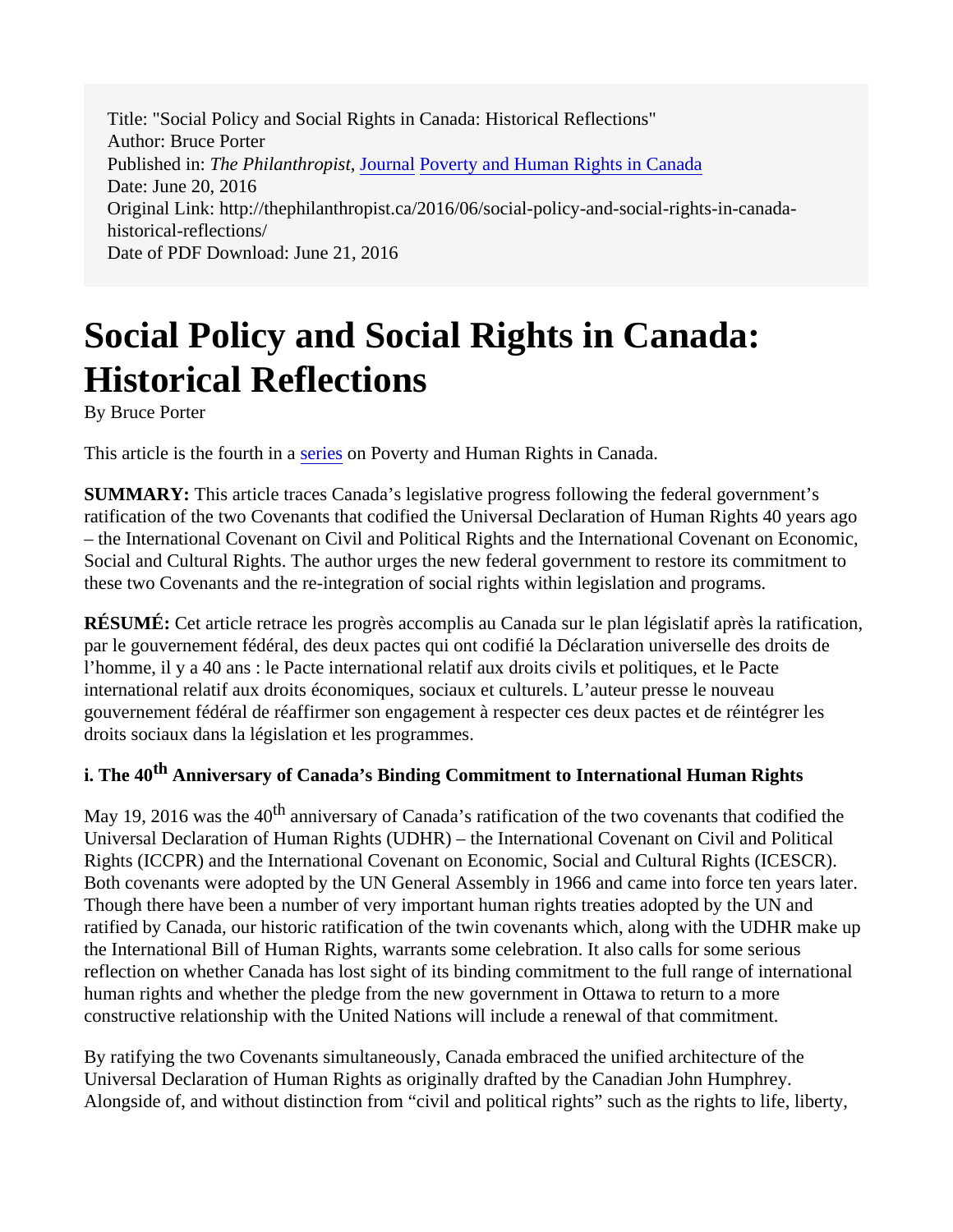security of person, non-discrimination, and freedom of religion, expression and association, the UDHR included "economic, social and cultural" rights to education, social security, just and favourable conditions of work and "a standard of living adequate for the health and well-being … including food, clothing, housing and medical care and necessary social services…" Without distinguishing between the two categories of rights, the UDHR also affirmed the principle that everyone has the right to an effective remedy for violations of rights granted by law.

Canada's adherence to the entirety of the International Bill of Human rights reflected a significant difference in the understanding of human rights from the dominant paradigm in the U.S. at the time. Rights in the U.S. were generally viewed as negative rights – protecting personal liberty and property from governmental interference or discriminatory practices – and grounded in a national constitutional identity rather than in international consensus.  $\frac{[1]}{[1]}$  Certainly, the U.S. civil rights movement provided the catalyst for the emergence of new human rights movements in Canada during the 1960s and 1970s, focusing on non-discrimination, and leading to the adoption of human rights legislation in all provinces. However, human rights in Canada were also understood to rely on a more positive role played by governments to ensure access to the basic requirements of human life, security and dignity through social programs, healthcare, education, and protection of workers. Canada's adoption of the two covenants in 1976 provided human rights movements in Canada with a framework that included both the positive and negative dimensions of human rights.

Former Prime Minister Pierre Trudeau had written of the importance of economic and social rights as a voung academic,  $\frac{[2]}{[2]}$  and his campaign for the "just society" in the late 1960s drew on widespread public acceptance of social rights as a central component of Canada's national identity at a time when identity and distinctness from the U.S. had become a preoccupation. Trudeau affirmed in June of 1968 that "most people take it for granted that every Canadian is assured a reasonable standard of living. Unfortunately, that is not the case … The Just Society will be one in which all of our people will have the means and the motivation to participate.<sup> $\frac{3}{3}$ </sup> While it is undoubtedly true that the right to an adequate standard of living remained an aspiration rather than a reality for many in Canada at the time – just as enjoyment of non-discrimination and other civil and political rights was not a reality for many – it is worth reminding ourselves that when Canada ratified the two covenants in 1976, the problem of "homelessness" referred to a few hundred transient men living in "flop houses" in Canada's largest cities and "food banks" were a strange phenomenon in the U.S. that was unknown in Canada. While there has been important progress in relation to civil and political rights in Canada in the forty years since the ratification of the two covenants, progress in the realization of economic, social and cultural rights is somewhat harder to affirm.

The cold war division of the UDHR into two covenants was a significant compromise of basic principles of international human rights, understood to be "interdependent, indivisible, inter-related and universal." $[4]$  The bifurcation was agreed to in large part to allow the U.S. and some other western countries to restrict their commitment to the civil and political rights components of the Universal Declaration. The compromise of dividing indivisible rights into two categories, however, also had longer term negative consequences, even for countries like Canada where both categories of rights were recognized. The two categories of rights tended to be ranked hierarchically, as "first and second generation rights," and distinguished on the basis of "justiciability." Civil and political rights were viewed as first generation rights for which states must ensure access to justice through courts or tribunals while social and economic rights, referred to as second generation rights, were described as aspirational goals to be realized through social policy and legislation rather than as justiciable rights to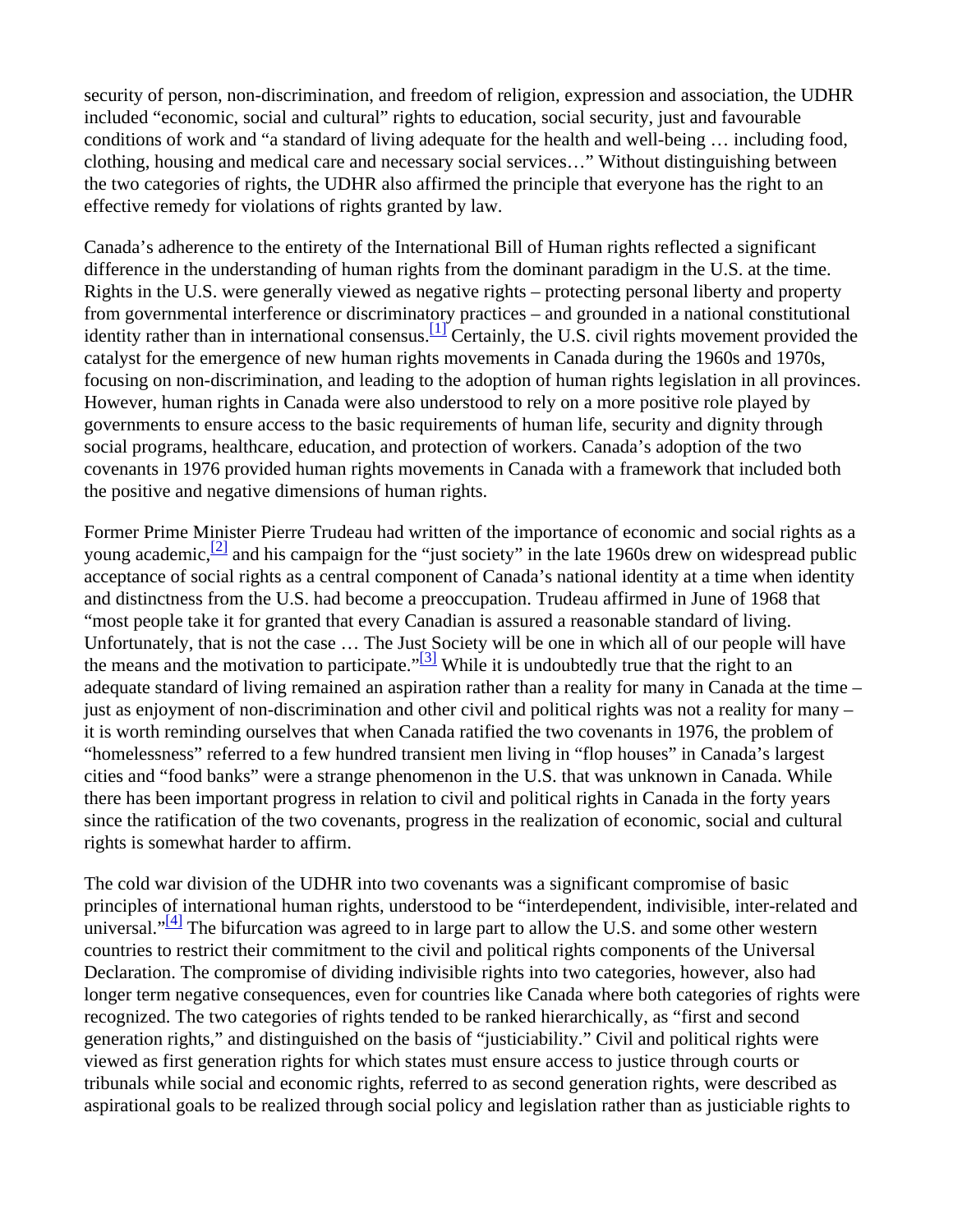be adjudicated by courts.

#### **ii. Enforceable Rights and Social Programs**

At the time that Canada ratified the two covenants, the distinction between enforceable rights and social policy goals or principles was not as significant or damaging as it became in later years when lower courts rejected poverty-related claims under the Canadian Charter as matters for legislatures rather than for courts. When Canada ratified the two covenants, social rights were embedded in social policy so as to accord these rights about the same degree of legislative protection and judicial oversight as civil and political rights. There was no significant difference in the status accorded to socio-economic rights compared to civil and political rights in Canadian law.

The Canada Assistance Plan Act  $(CAP)^{5}$ , originally adopted in 1966, was a central pillar of the implementation in Canadian law of the right to an adequate standard of living. In order to receive costshared federal funding, provinces undertook to create social assistance programs to provide financial aid or other assistance to any person in need, in an amount that took into account basic requirements. Provinces were also required to ensure access to justice for anyone wishing to appeal a decision regarding eligibility for assistance. The federal government was legally obliged to enforce compliance with the requirements of CAP by withholding transfer payments in the event of non-compliance. CAP also ensured access to justice to individual claimants. The Supreme Court of Canada accorded public interest standing to Jim Finlay, a social assistance recipient in Manitoba, who believed that his province had failed to provide assistance at a level that covered basic requirements, to challenge the federal government's failure to enforce compliance with  $CAP<sup>[6]</sup>$  If the level of assistance he had received did not meet a reasonable standard of adequacy, the court would order that federal cost-sharing be withheld from the province until the adequacy standards were met.<sup>[7]</sup> Canada was thus able to inform the UN Committee on Economic, Social and Cultural Rights (CESCR) that CAP "guaranteed the right to an adequate standard of living and facilitated court challenges of federally-funded provincial social assistance programmes which did not meet the standards prescribed in the Act." $[8]$ 

These legal remedies available to someone denied financial assistance necessary for food or housing were in practice not significantly different from, or less effective than, remedies available to someone alleging a violation of a right to freedom of expression or non-discrimination. The Canadian Bill of Rights<sup>[9]</sup> provided very limited protection of civil and political rights at the federal level, with effective legal remedies largely sacrificed to an over-riding deference to parliament. More robust protections were provided by provincial human rights legislation, beginning 1962 and subsequently in federal human rights legislation in 1977, but apart from Quebec's Charter of Human Rights and Freedoms of 1976, human rights legislation was restricted to the right to equality and non-discrimination on particular grounds and in defined areas.

Courts and tribunals were very much involved in adjudicating claims that would generally fall into the category of social and economic rights – workers' health and safety protections, social security, just and favourable conditions of work, protection from arbitrary eviction and access to financial assistance or health care. Courts did not insist that they lacked the competence or legitimacy to adjudicate poverty issues or to assess the adequacy of social assistance benefits. They were not accused of "second guessing" executive decision-making in areas of social policy. Nor did social policy experts protest that courts and lawyers should be kept out of social policy. When Jim Finlay won the right of poor people to enforce the right to an adequate standard of living by way of CAP, the victory was celebrated not as a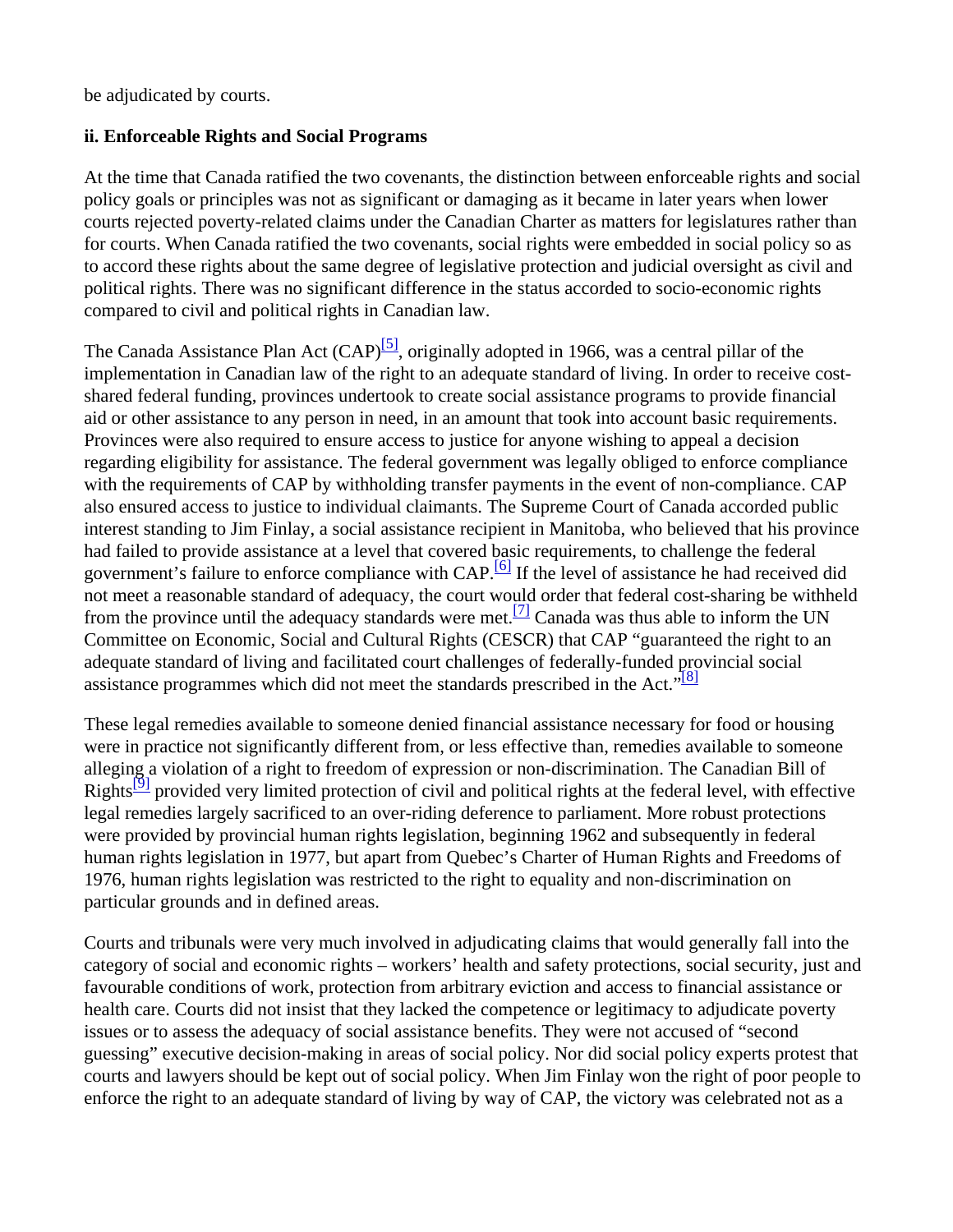means for courts to interfere with social policy but rather as a way for people living in poverty to hold governments accountable and to affirm their right to an adequate standard of living.  $\frac{10}{10}$ 

## **iii. Social Rights and the Canadian Charter of Rights and Freedoms**

The Canadian Charter of Rights and Freedoms, adopted in 1981 after unprecedented public engagement, should be understood in the context of Canada's distinctive commitment to a holistic understanding of human rights, embracing both covenants. The Charter was tied to the affirmation of a distinctive Canadian constitutional identity and to Canada's commitments to socio-economic rights and international human rights law.

The wording of section 7 of the *Charter*, which guarantees the "right to life, liberty and security of the person" drew on the text and unified framework of article 3 of the UDHR. A proposed amendment to add a right to "the enjoyment of property" to section 7 would have brought Canada more within the American constitutional paradigm but it was rejected.<sup>[11]</sup> The wording of the section 7 requirement that any deprivation of life, liberty or security of the person be "in accordance with the principles of fundamental justice" was preferred over a reference to "due process of law" in part because of concerns around the use of the due process clause in the U.S. during the *Lochner* era as a means for propertied interests to challenge the promotion of social rights. $\frac{12}{2}$ 

The negotiation of the text of the Charter was particularly affected by the emergence of social movements organized around equality-seeking constituencies in Canada at that time – particularly women, people with disabilities, racialized groups and anti-poverty groups. All of these groups linked their struggles for justice and equality to Canada's ratification of the two covenants and to emerging international human rights movements. As the Charter was being debated, people with disabilities were mobilizing around the International Year of Persons with Disabilities in 1981 and appearing at hearings before an All Party House of Commons Committee considering the rights of persons with disabilities. <sup>[13]</sup> Women's groups were mobilizing around the UN Decade for Women and the drafting of the text of the new Convention on the Elimination of All Forms of Discrimination Against Women (CEDAW), adopted by the UN General Assembly in 1979. Canada signed CEDAW along with 64 other countries at a ceremony at the Copenhagen World Conference for the Decade for Women in July of 1980. CEDAW affirmed that governments have positive obligations to promote socio-economic equality for women and recognized women's rights to social security, maternity leave and access to health care.  $\frac{14}{14}$ 

These international developments converged with parallel developments in Canada. In landmark cases such as *Action Travail des femmes v Canadian National Railway*, [15] brought before a human rights tribunal in July, 1981, women's groups in Canada were challenging systemic inequality and insisting that both governments and private actors had obligations to take positive action to address it. Similarly, in cases such as *Huck v Odeon Theatres,[16]*commenced in 1980 in Saskatchewan, disability rights groups succeeded in establishing that the right to non-discrimination encompasses a positive duty to accommodate unique needs associated with disability. "Substantive equality," as articulated by women's organizations, the disability rights movement and other equality seeking groups in Canada embodied the holistic human rights paradigm that Canada had signed onto in 1976. It was remedial in its focus, a hybrid of group and individual rights, focused on positive obligations of governments to maintain adequate social programs and services, and demanded systemic change.

In the debates about the drafting of the Charter, social movements rallied around the concept of equality as an over-arching right, linked to international human rights norms and encompassing the rights in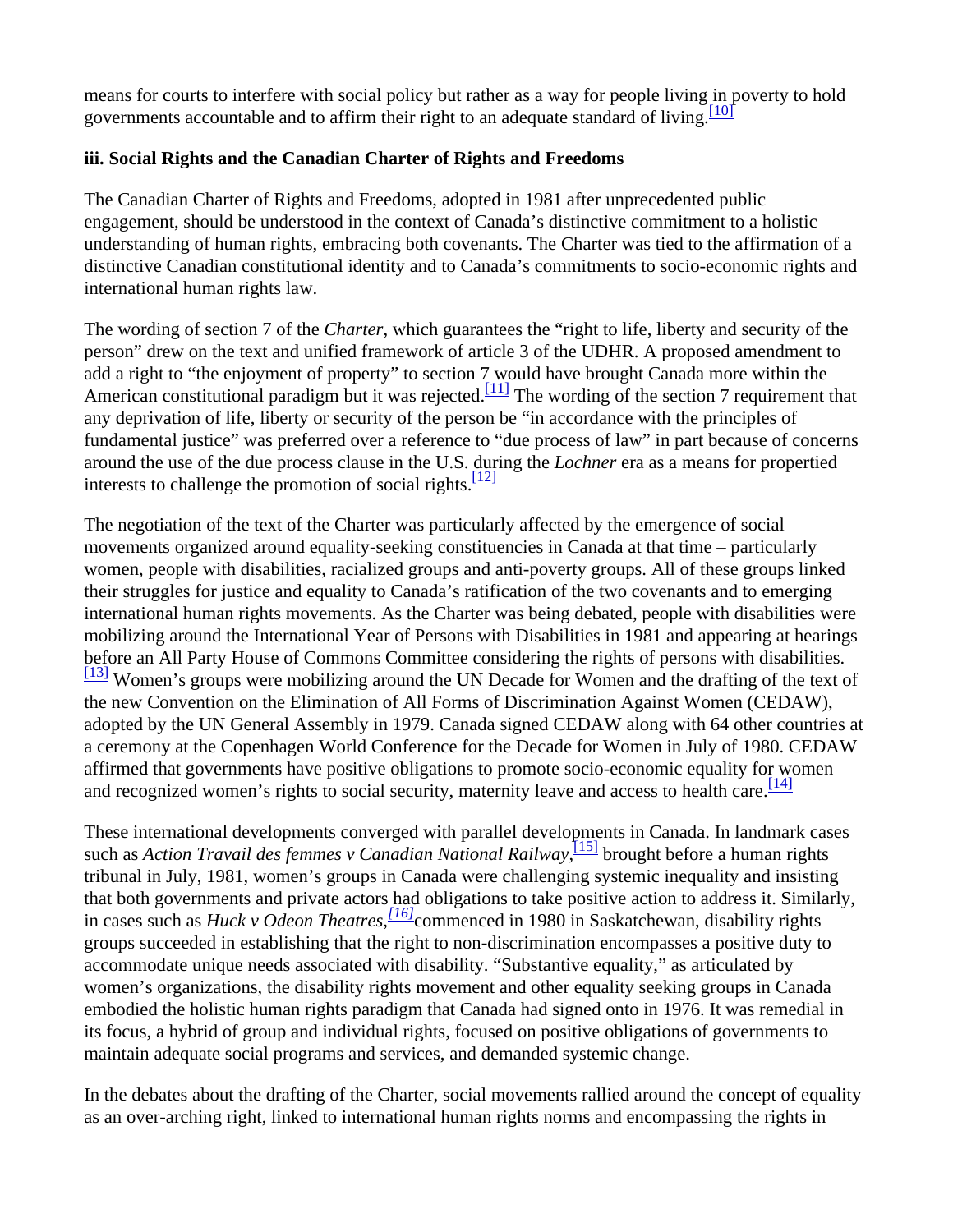both the ICCPR and the ICESCR. Women's organizations orchestrated an historic cross-country campaign for changes to the heading of non-discrimination rights to "equality rights" and demanded the inclusion of a right to the "equal protection and equal benefit of the law" to ensure that the *Charter* would directly engage with government obligations to institute programs and benefits to address historic patterns of exclusion and disadvantage.  $\frac{17}{7}$  Then Justice Minister Jean Chrétien accepted the proposed changes in the wording "to stress the positive nature of this important part of the *Charter*."<sup>[18]</sup> Disability rights organizations demanded that mental and physical disabilities be added to the list of prohibited grounds of discrimination in section 15 of the new *Charter* and succeeded in making Canada the first democracy to include disability as a constitutionally prohibited ground of discrimination.

The guarantee of equality rights in section 15 of the Charter was delayed in coming into force in order to provide time for governments to adjust laws and policies to accord with what was seen as the Charter's most transformative provision. In 1985, a parliamentary sub-committee charged with considering what changes were necessary heard from equality seeking groups from across the country. A recurrent theme was that section 15 must be interpreted to include Canada's commitments to economic, social and cultural rights under international law. Women's organizations asserted that "the poverty of women in Canada is a principal source of inequality in this country."<sup>[19]</sup> People with disabilities referred to Canada's international human rights obligations under the ICESCR to affirm that equality means a decent place to live; access to meaningful work and an adequate income; and a full range of social opportunities. Aboriginal representatives, anti-racism groups and others all referred to the importance of addressing systemic discrimination and socio-economic inequality. For the rights holders, at least, the Charter was expected to be interpreted within the holistic framework of Canada's international human rights commitments.

The early jurisprudence from the Supreme Court of Canada suggested that these expectations could be realized. The Court affirmed that the Charter should be presumed to provide at least the same level of protection as international human rights law that has been ratified by Canada – including both the ICCPR and the ICESCR.<sup>[20]</sup> It rejected attempts by corporations to read corporate economic rights into section 7 of the Charter, noting that property rights had been intentionally excluded from the Charter but was careful to explain that the same was not true of rights "included in various international covenants, as rights to social security, equal pay for equal work, adequate food, clothing and shelter …"  $\frac{[21]}{[21]}$  These rights, according to the Court, "should not be excluded from the scope of section 7 at such an early stage of the *Charter*'s development."<sup>[22]</sup>

## **iv. Neoliberalism and the Loss of Social Rights**

On the social policy side, the years after the adoption of the Charter were largely defined by the rise of neoliberalism and the sustained assault on social rights in programs and legislation. The international debt crisis in the 1980s followed by a number of national debt crises in the 1990s gave impetus to the International Monetary Fund's (IMF's) single minded global agenda of structural adjustment and the deconstruction of rights-based social programs. Canada was not immune from the IMF's agenda. In a secret letter to Canada's Finance Minister, Paul Martin, in December 1994, the IMF noted that Canada's economic growth had been strong but "there is no room for complacency." The federal government was pressed to cut social programs, reduce transfer payments to the provinces, restrict eligibility for unemployment insurance and revoke the Canada Assistance Plan in favour of a system of block funding.<sup>[23]</sup> Two months later, in Martin's February 1995 budget, the surprise announcement was made that CAP would be revoked and replaced by block funding under the Canada Health and Social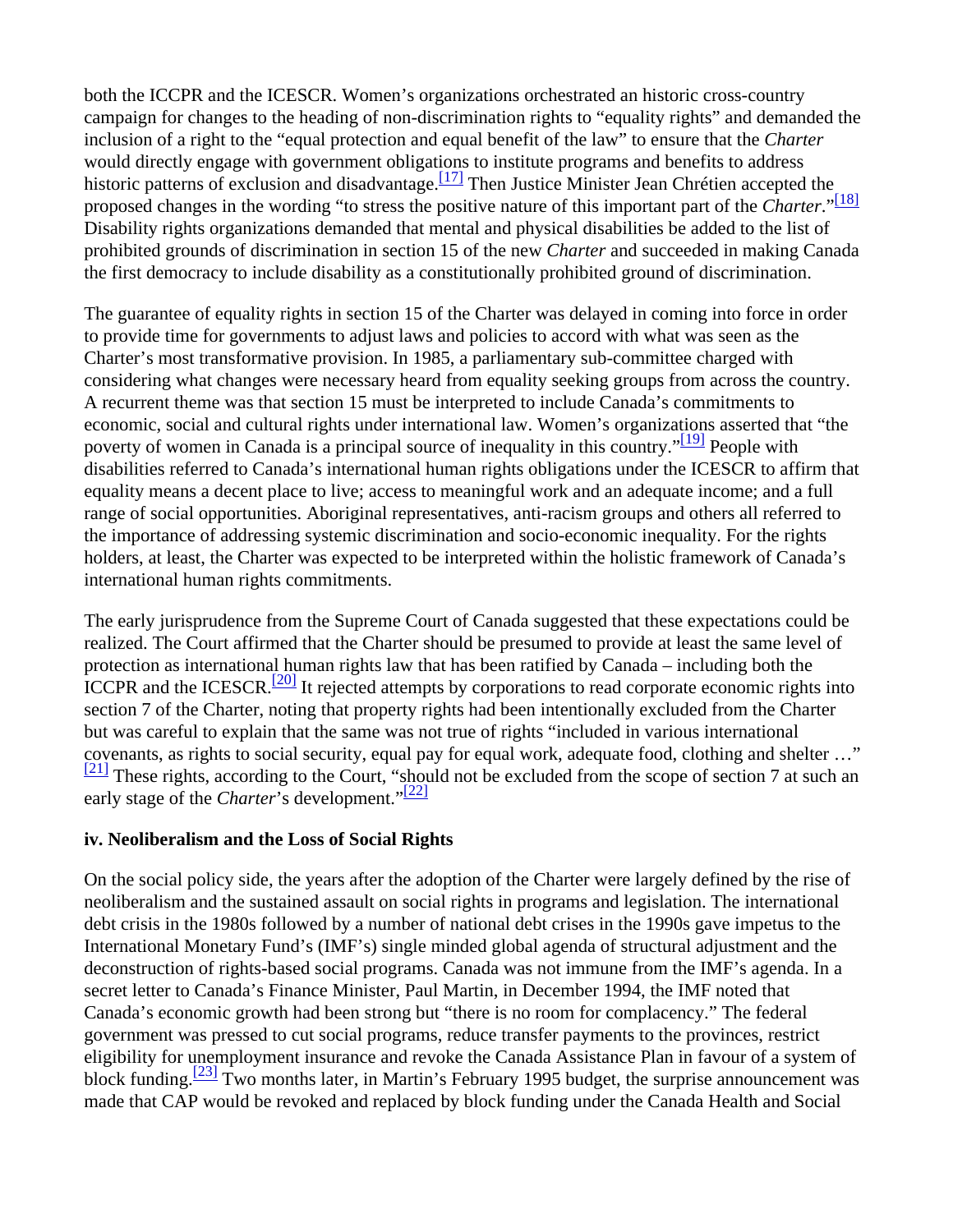Transfer, with dramatic reductions in transfers and no requirements of adequacy or access to justice. Five months after that, the newly elected Harris Government in Ontario, after winning an election on the basis of stereotyping and stigmatizing the victims of the severe global recession of the early 1990s, announced a 21.6% cut to social assistance rates that would force an estimated 120,000 households to move from their homes and exhaust the capacity of food banks.<sup>[24]</sup> At the end of the year, the IMF wrote again to the Finance Minister, congratulating him for his "political courage" in the 1995 Budget and welcoming the "sharp cuts in spending" in Ontario, while pressing for more of the same.  $\frac{[25]}{[25]}$ 

#### **v. Social Rights Claims under the Charter: Expectations Denied**

Without the social rights protections in CAP, those affected by growing poverty, homelessness and hunger had only the Canadian Charter to turn to for effective remedies to violations of rights to which Canada was committed under international human rights law. What they encountered, however, was a firm resistance to social rights within the legal culture in Canada, dominated by traditional prejudices against claims from those who would oblige governments to take positive action or allocate resources to address issues such as homelessness, hunger or poverty. The conservative constitutional scholar Peter Hogg was often cited as authority for the position that these are matters that should be left to legislatures. Hogg cited Oliver Wendel Holmes' dictum that "these are the issues on which elections are won and lost" – something that poor people were certainly learning in an era of increasing stigmatization and poor bashing. Hogg's constitutional conservatism found support in a parallel critique of rights-discourse put forward by prominent voices within the social democratic left, expressing concern about vesting privileged and unelected judges with the power to review social policy and programs adopted by democratically elected legislatures.<sup>[26]</sup> The challenge to the welfare cuts in Ontario and similar challenges elsewhere were also strongly resisted by provincial governments, who consistently advocated for the most extreme interpretations of the Charter, arguing that governments have no obligation to take positive action, even where someone may be threatened with death because of hunger or lack of water or shelter. Provincial governments succeeded in having challenges dismissed by lower courts on the basis of ideas that were thought to have been put to rest during the debate on the text of the Charter – that the Charter imposes only negative obligations on governments; that social and economic rights are not justiciable and that social policy should be left to legislatures to make decisions free from judicial oversight. $\frac{[27]}{[27]}$ 

When these lower court decisions were brought to the attention of the CESCR in its review of Canada in 1998, the Committee expressed concern that "provincial governments have urged upon their courts in these cases an interpretation of the Charter which would deny any protection of Covenant rights and consequently leave the complainants without the basic necessities of life and legal remedy." The Committee expressed concern that lower courts had accepted interpretations of the Charter that were clearly at odds with Canada's international human rights obligations "despite the fact that the Supreme Court of Canada has stated, as has the Government of Canada before this Committee, that the Charter can be interpreted so as to protect these rights." $\frac{28}{28}$ 

Only one of the cases of concern to the CESCR was granted leave by the Supreme Court of Canada and became, in fact, the only case in which the question of the status of socio-economic rights under the Charter has been considered by the Supreme Court. In the *Gosselin* case, the claimant had challenged a Quebec regulation that dramatically reduced benefits for welfare recipients under the age of thirty who were not participating in training or work experience programs.<sup>[29]</sup> In an historic dissenting judgment, Justice Louise Arbour found that the right to security of the person under section 7 imposed a positive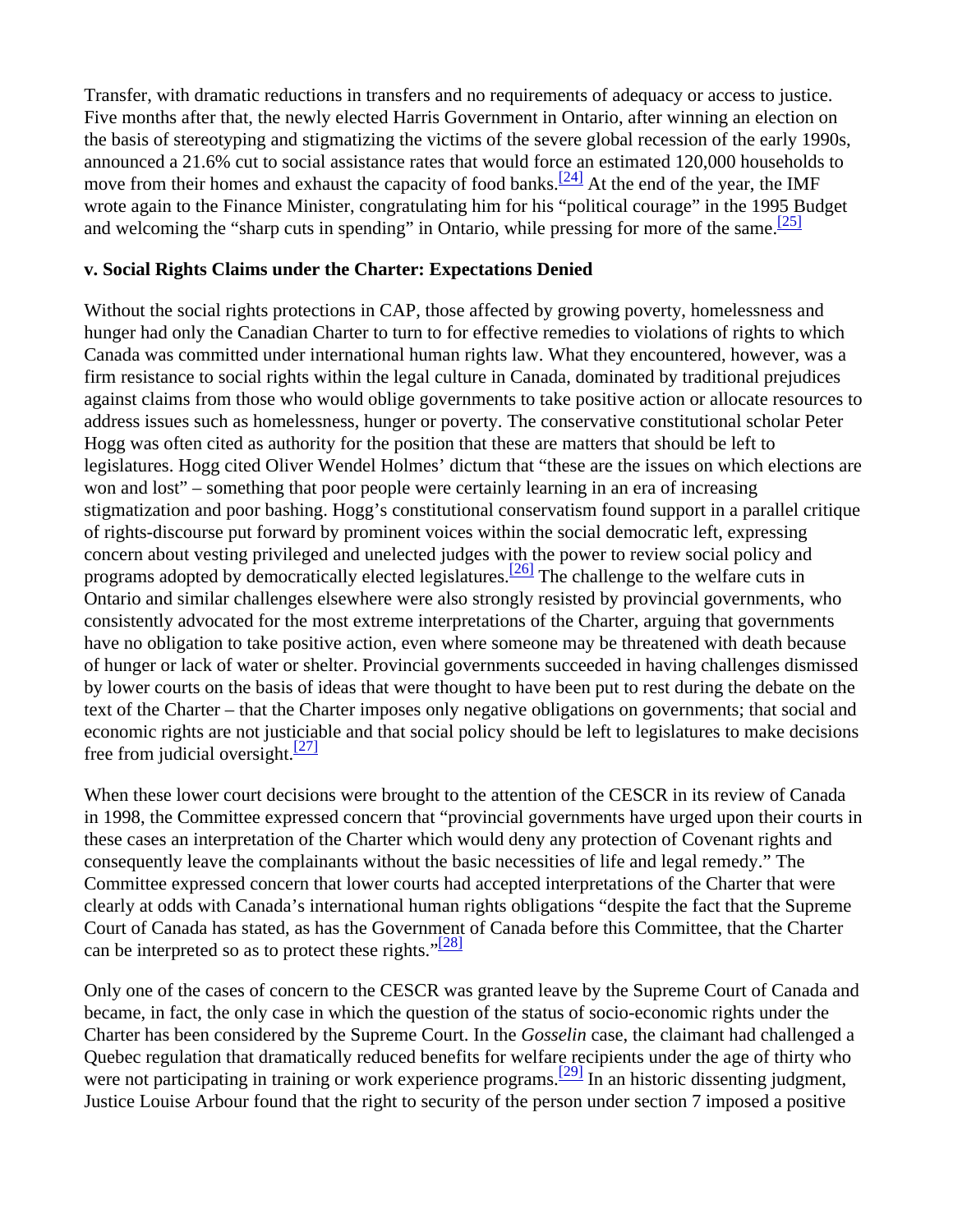obligation on governments to provide those in need with an amount of social assistance adequate to cover basic necessities.  $\frac{30}{100}$  The majority of the Court left open the possibility of such an interpretation of section 7 in a future case, but concluded there was insufficient evidence to make this finding on the facts of *Gosselin*, since compensatory "workfare" provisions were available and, in the majority's view, "the evidence of actual hardship is wanting." $\frac{[31]}{]}$  The question of whether the Charter obliges governments to take any action to address documented effects of poverty and homelessness on life, health and security of the person remains an unanswered question at the Supreme Court of Canada after more than three decades. The Court has denied leave in a number of cases in which poverty issues of this sort have been considered – most recently in the historic *Tanudjaja* case, challenging the governments' failures to address homelessness.

## **vi. Making Human Rights Whole Again**

In the years since the two covenants came into force, the idea that socio-economic rights are not justiciable or that access to justice is any less important to claimants of these rights than others has been thoroughly discredited and rejected internationally. New constitutional democracies around the world have included socio-economic rights as justiciable rights and their courts have proven that these rights can be competently adjudicated and enforced without undue intrusion into the legislative domain. Courts have not designed social policy but rather acted as a catalyst to insist that governments make necessary changes to policies and programs to comply with socio-economic rights. In other countries, such as India, courts have interpreted broadly framed rights such as the right to life, as including socioeconomic rights to save thousands of individuals from hunger, starvation and homelessness.

After Justice Louise Arbour left the Supreme Court of Canada to become High Commissioner of Human Rights at the United Nations, she played a central role in promoting the drafting and adoption by the UN General Assembly in 2008 of the Optional Protocol to the ICESCR, providing an individual petition procedure for economic, social and cultural rights to match the procedure that had been adopted in 1966 for civil and political rights. She heralded this recognition of the right of access to justice for social rights claimants as "human rights made whole." The 50<sup>th</sup> anniversary of the adoption of the two covenants by the UN General Assembly is being welcomed this year as an opportunity to reaffirm the indivisibility of all human rights and to affirm the right of access to justice for all rights claimants.

These historical developments in other jurisdictions and at the United Nations rank among the most important and transformative advances in international human rights in recent years. Canadian courts, governments and social policy experts have not, to date, absorbed their implications. The Harper Government spoke against the adoption of the Optional Protocol to the ICESCR when it was adopted by the General Assembly (though Canada did not vote against it), and Canada has still not ratified it. Canada has also not yet ratified other complaint procedures that would engage with socio-economic rights under the Convention on the Rights of Persons with Disabilities and the Convention on the Rights of the Child.

The new government in Ottawa has an historic opportunity to restore the integrity of Canada's fortyyear commitment to the two covenants, not simply by recognizing the justiciability of social rights internationally but by committing to a reintegration of rights and social policy. There are two central components to such a reintegration.

First, the federal and provincial governments must support, rather than oppose, interpretations of the Charter that ensure access to justice for those who are homeless or denied their right to an adequate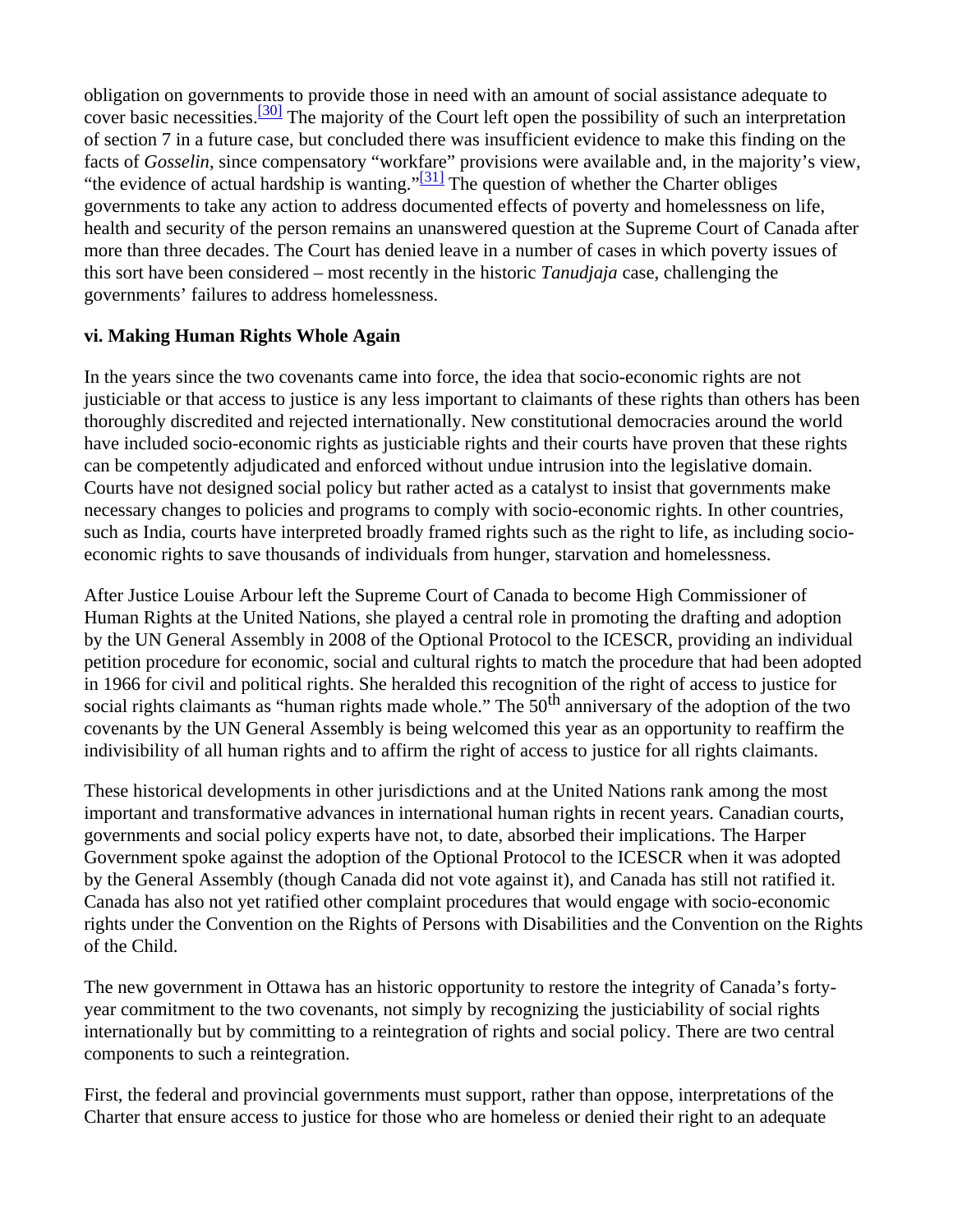standard of living. In his mandate letter to the Minister of Justice, the Prime Minister has committed to a review of the positions taken by the federal government in litigation to ensure consistency "with our commitments, the Charter or our values." This review should disavow the arguments advanced by previous governments that aroused such concern internationally, return to the original scope and intent of the Charter and reaffirm a commitment to the equal status of socio-economic rights.

Second, we must work toward a reintegration of social rights within legislation and programs. Current discussions about rights-based strategies to address poverty and homelessness offer unique opportunities at all levels of government to draw on new understandings of how social and economic rights can frame policy and legislation, so as to ensure participation of stakeholders and accountability to human rights through enforceable goals and timelines and procedures for hearing and adjudicating claims.

Recognizing the equal status of social and economic rights and the rights of all to access to justice does not hand social policy over to courts any more than did CAP or the decision of the Supreme Court of Canada in the Finlay case. Rights must be subject to adjudication and effective remedies to achieve the status of rights in our decision-making structures. That does not mean that courts or human rights tribunals make all the decisions. Rather, they clarify what rights mean and what obligations flow from them, and ensure that the evolving meaning of rights is infused into decision-making. We have seen this process occur in some areas of equality rights in Canada, particularly around LGBT rights. It only takes a few cases to be considered by human rights tribunals and courts to establish a human right as one which must inform a myriad of policies and decisions. Poverty, homelessness and hunger have always been, at the same time, social policy challenges and human rights violations. It is not one or the other. Human rights rely on social programs to be realized and social programs rely on human rights to be effective. It is time to reconnect social policy and human rights in Canada, to reaffirm our commitment to the equal status of all human rights, and celebrate the ratification of not one, but two covenants forty years ago.

[\[1\]](/home/thephila/public_html/#_ftnref1) Although Eleanor Roosevelt played a leading role in the development of the UDHR, and her husband promoted the "four freedoms", including "freedom from want", the U.S. has steadfastly resisted recognizing economic, social and cultural rights, and has still not ratified the ICESCR.

[\[2\]](/home/thephila/public_html/#_ftnref2) Pierre Trudeau, "Economic Rights" (1961) 8 McGill LJ 122 at 125.

[\[3\]](/home/thephila/public_html/#_ftnref3) Cited in Ron Graham, ed, *The Essential Trudeau* (Toronto: McLelland & Stewart, 1998) at 16-20.

[\[4\]](/home/thephila/public_html/#_ftnref4) Vienna Declaration of Human Rights and Programme of Action: Adopted by the World Conference on Human Rights, Vienna, 1993.

[\[5\]](/home/thephila/public_html/#_ftnref5)*Canada Assistance Plan*, R.S.C. 1985, c. C–1 [*CAP*].

[\[6\]](/home/thephila/public_html/#_ftnref6)*Finlay v. Canada (Minister of Finance*), [1986] 2 S.C.R. 607 [hereinafter *Finlay 1986*].

[\[7\]](/home/thephila/public_html/#_ftnref7)*Finlay v.Canada (Minister of Finance)*, [1993] 1 S.C.R. 1080 [hereinafter *Finlay 1993*].

[\[8\]](/home/thephila/public_html/#_ftnref8) CESCR, Concluding Observations on Canada (1998) at para 19.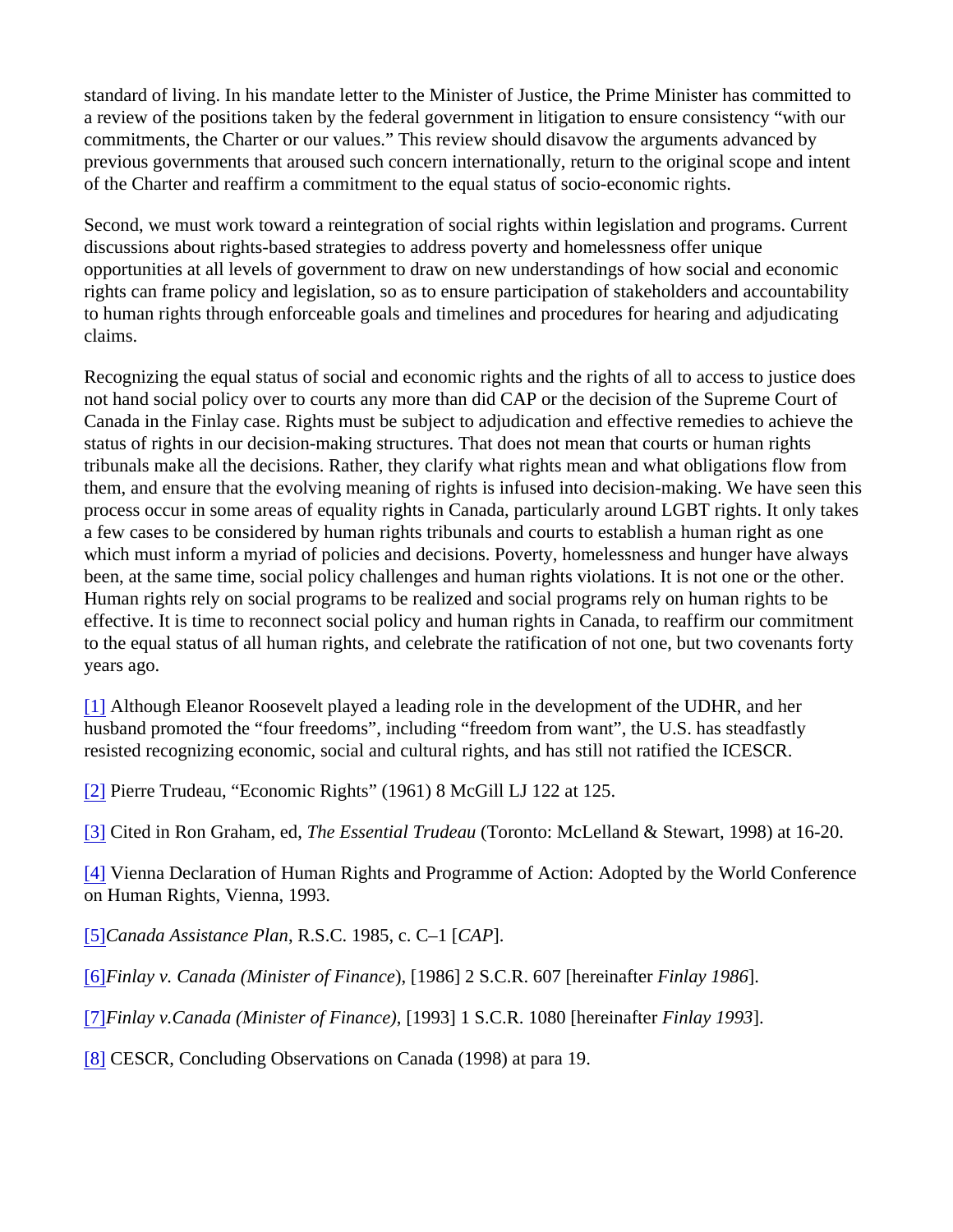[\[9\]](/home/thephila/public_html/#_ftnref9) *Canadian Bill of Rights*, SC 1960, c 44.

[\[10\]](/home/thephila/public_html/#_ftnref10) Bruce Porter, "Claiming Adjudicative Space: Social Rights, Equality and Citizenship" in Margot Young et al, eds, Poverty: Rights, Social Citizenship, and Legal Activism (Vancouver: UBC Press, 2007) 77.

[\[11\]](/home/thephila/public_html/#_ftnref11) Martha Jackman, 'Poor Rights: Using the Charter to Support Social Welfare Claims' (1993) 19 Queen's LJ 65, 76.

[\[12\]S](/home/thephila/public_html/#_ftnref12)ujit Choudhry, 'The *Lochner* Era and Comparative Constitutionalism', (2004) 2 *International Journal of Constitutional Law*1, 16-24.

[\[13\]](/home/thephila/public_html/#_ftnref13) House of Commons, Special Parliamentary Committee on the Disabled and the Handicapped, *Obstacles*, 32nd Parliament, 1st Session (February 1981). The *Obstacles* Report was ahead of its time in affirming a "social model of disability".

[\[14\]](/home/thephila/public_html/#_ftnref14) Convention on the Elimination of All Forms of Discrimination against Women, G.A. res. 34/180, 34 U.N. GAOR Supp. (No. 46) at 193, U.N. Doc. A/34/46, entered into force Sept. 3, 1981. Articles 3, 11.

[\[15\]](/home/thephila/public_html/#_ftnref15) *CN v Canada (Canadian Human Rights Commission),* [1987] 1 SCR 1114.

[\[16\]](/home/thephila/public_html/#_ftnref16) Canadian Odeon Theatres Ltd v Human Rights Commission (Sask) and Huck 9 (1985), 18 DLR (4th) 93, [1985] 3 WWR 717 (SKCA), leave to appeal to SCC refused (1985) [Huck

[\[17\]](/home/thephila/public_html/#_ftnref17) Mary Eberts, "The Equality Provision of the Canadian Charter of Rights and Freedoms and Government Institutions" in Claire Beckton & A. Wayne MacKay, Research Coordinators, *The Courts and the Charter* (Ottawa: Minister of Supply and Services Canada, 1985) 133; Francine Fournier, "Égalité et droits à l'égalité" in Lynn Smith et al., eds., *Righting the Balance: Canada's New Equality Rights* (Saskatoon: Canadian Human Rights Reporter Inc., 1986) 25; Bruce Porter, "Expectations of Equality" (2006) 33 Sup Ct L Rev 23.

[\[18\]](/home/thephila/public_html/#_ftnref18) Statement by the Honourable Jean Chrétien, Minister of Justice, to the Special Joint Committee on the Constitution, January 12, 1981 (Government of Manitoba Archives).

[\[19\]](/home/thephila/public_html/#_ftnref19) Porter, 'Expectations of Equality' (n 13) 30.

[\[20\]](/home/thephila/public_html/#_ftnref20) *Reference Re Public Service Employee Relations Act (Alberta)*, [1987] 1 SCR 313 [59], *Slaight Communications Inc. v. Davidson*, [1989] 1 S.C.R. 1038

[\[21\]](/home/thephila/public_html/#_ftnref21) *Irwin Toy Ltd v Quebec (Attorney General)*, [1989] 1 SCR 927, 1003.

[\[22\]](/home/thephila/public_html/#_ftnref22) *Ibid.*